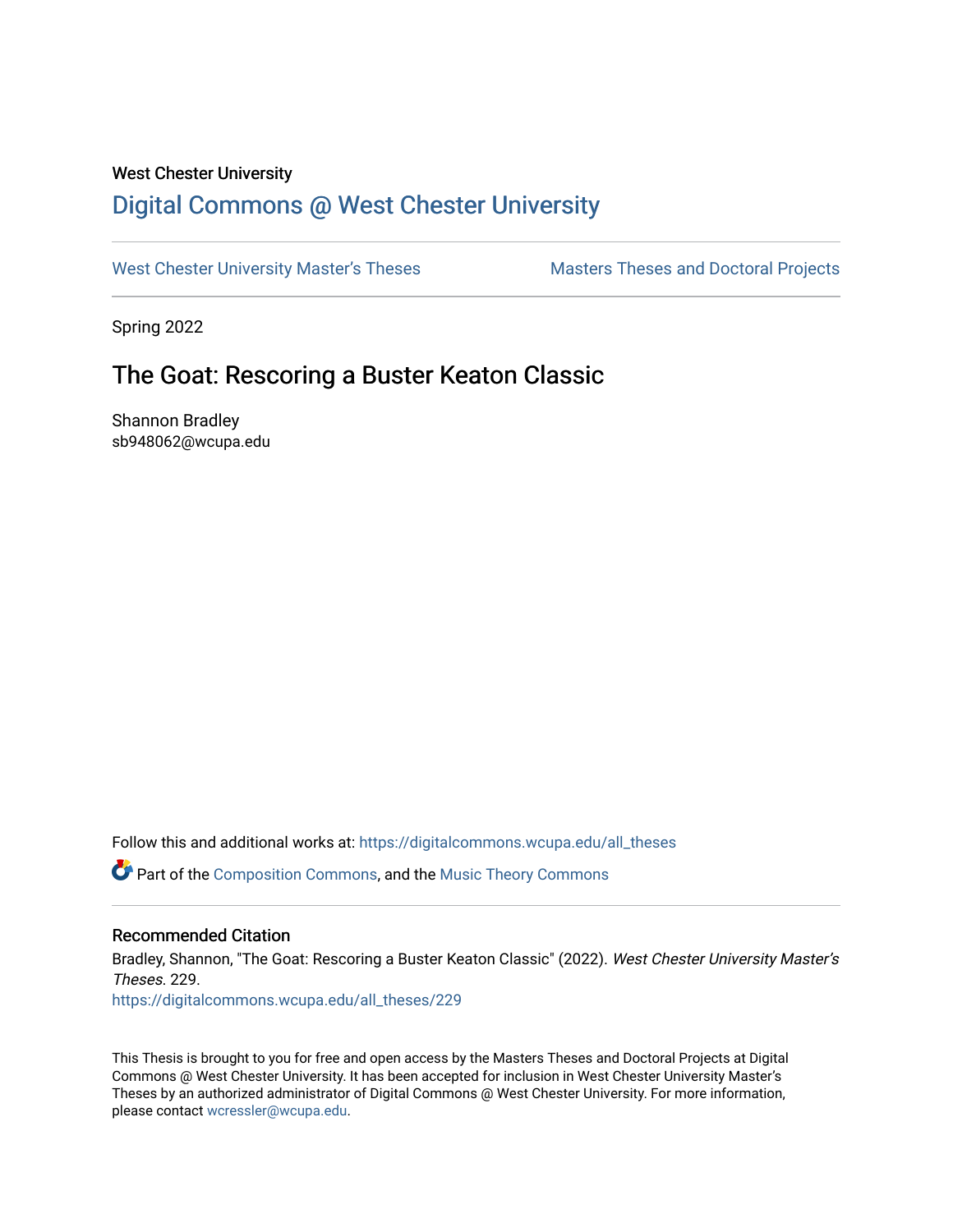*The Goat*: Rescoring a Buster Keaton Classic

A Thesis Project

Presented to the Faculty of the

Wells School of Music at

West Chester University

West Chester, Pennsylvania

In Partial Fulfillment of the Requirements for

the Degree of

Master of Music with a Concentration in

Music Theory and Composition

By

Shannon Rose Bradley

May 2022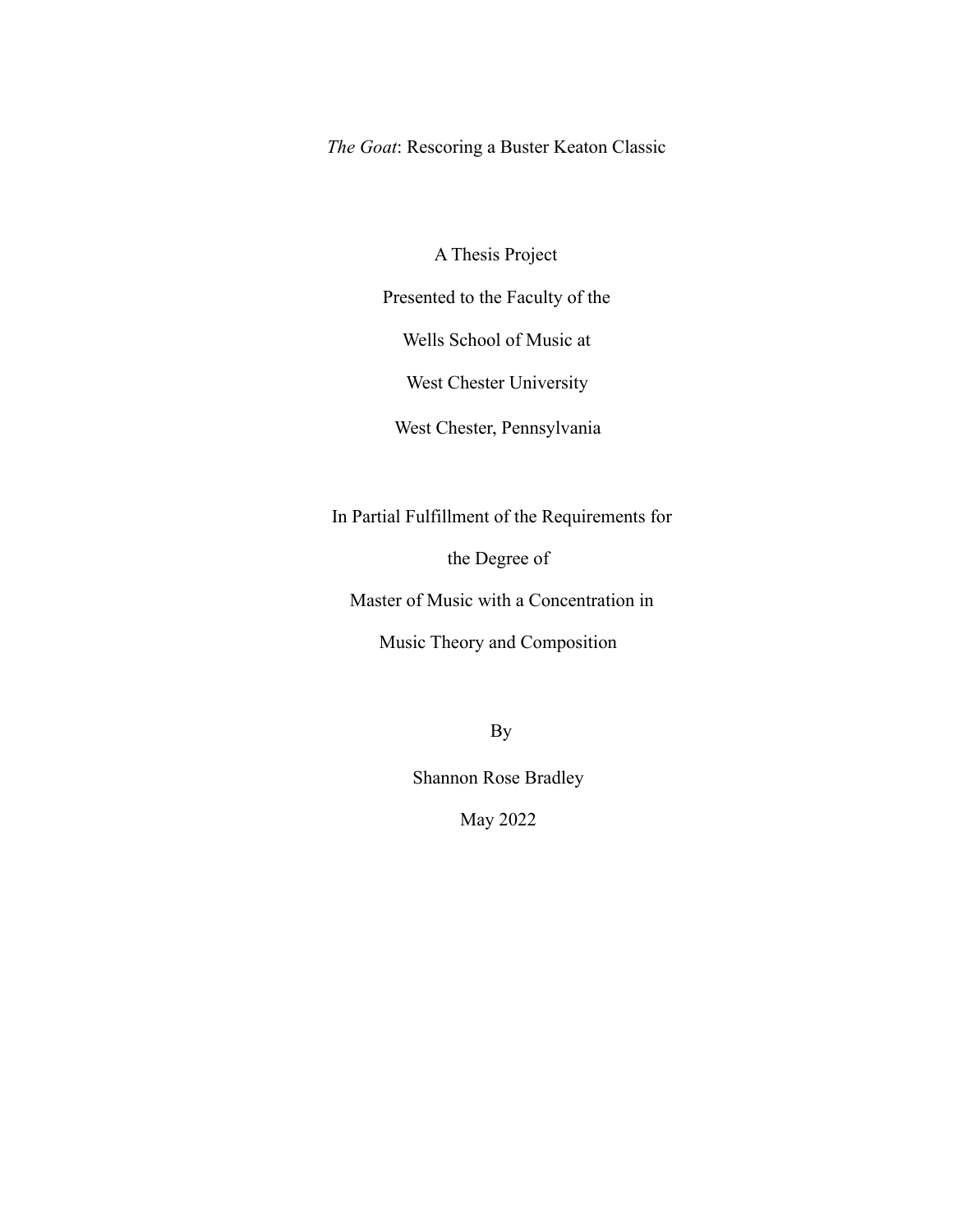#### Acknowledgments

I first would like to express my gratitude to my advisor, Kevin Stahl, M.M., for his guidance and direction throughout the process of creating my thesis project. During both class sessions and individual studio lessons, Professor Stahl shared his extensive knowledge of the professional world of scoring music for film, television, and video games. Every aspect of my composition has improved as a result of studying with Professor Stahl, and most importantly, he has helped me gain the confidence to begin entering the field of my dreams.

I would also like to thank Jacob Cooper, D.M.A., for his instruction in studio production concepts and techniques. It was through his teaching that I gained the skills to approach a project of this nature and scale using software that I had not previously dealt with in a professional capacity.

Lastly, I will be forever grateful to the Music Theory and Composition Department at the Wells School of Music for the experience of earning a graduate degree in such a welcoming, professional, and exciting setting. Every professor I encountered during my time here left a positive and meaningful impact on me as a musician, composer, and professional young person.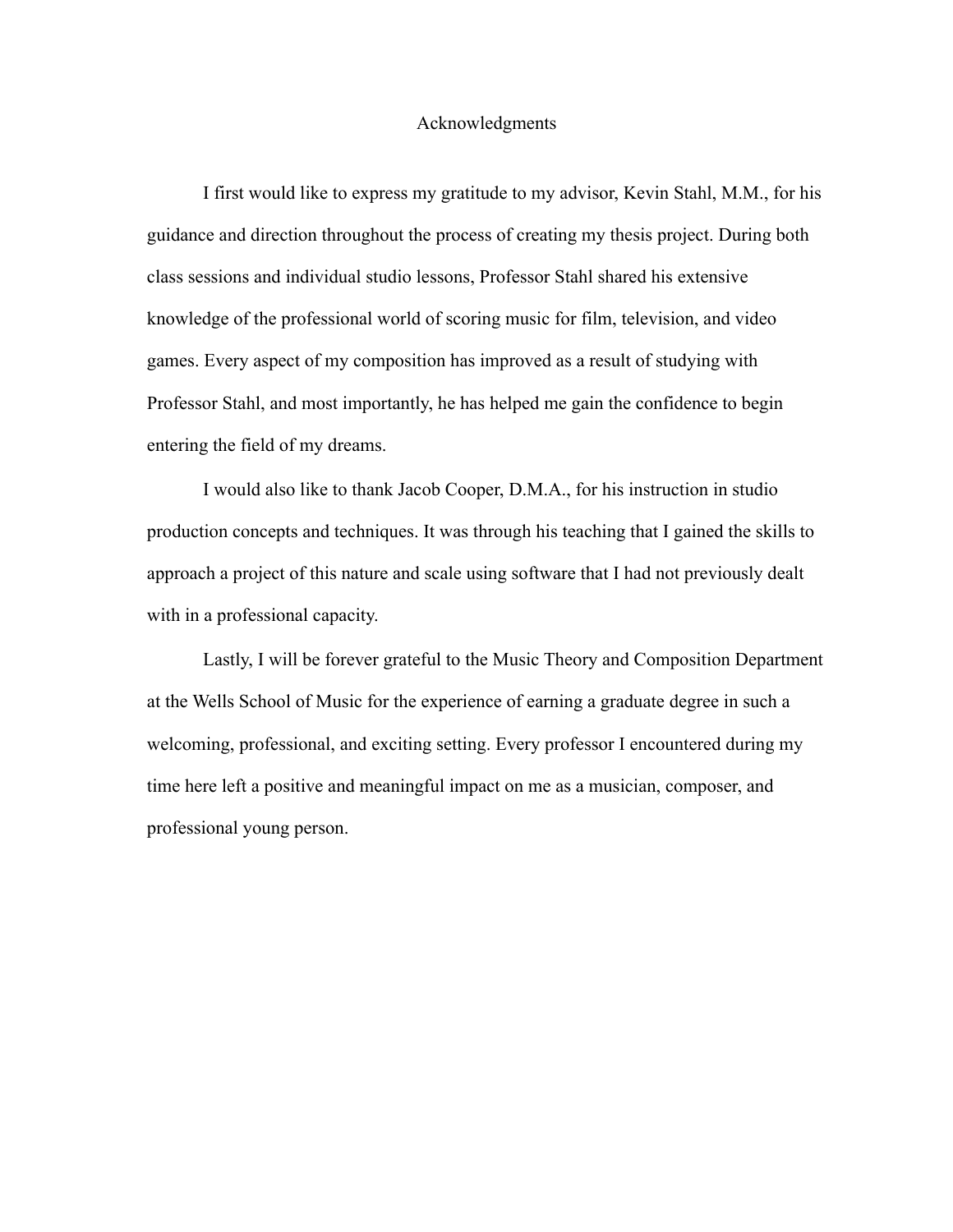#### Abstract

This thesis examines Buster Keaton's *The Goat* (1921) and provides insight into the methods used to rescore the music of this classic silent film. After a brief review of Keaton's life and career, I will discuss each step in the process of understanding this film and determining the best methods of implementing music to enhance the film. This process includes creating detailed spotting notes for each scene, sketching most of the central musical themes using my preferred traditional composition software, Sibelius, and finally transferring this musical information into my preferred digital audio workstation, Logic, in order to sync all aspects of the music with the film.

Each theme will receive a thorough dissection to analyze the compositional techniques used to implement each creative decision. These include the "Downtrodden" theme in the opening scene, the "Deadshot Dan'' theme in scene 2, the contrasting "My Lucky Day" and "Tough Luck" themes, the "Sweet Lady" theme for the police chief's daughter, as well as any areas of chase music, including the final train scene. Lastly, I will reflect upon my process and the choices made. I will also consider how the rescoring might be performed by live musicians in the future.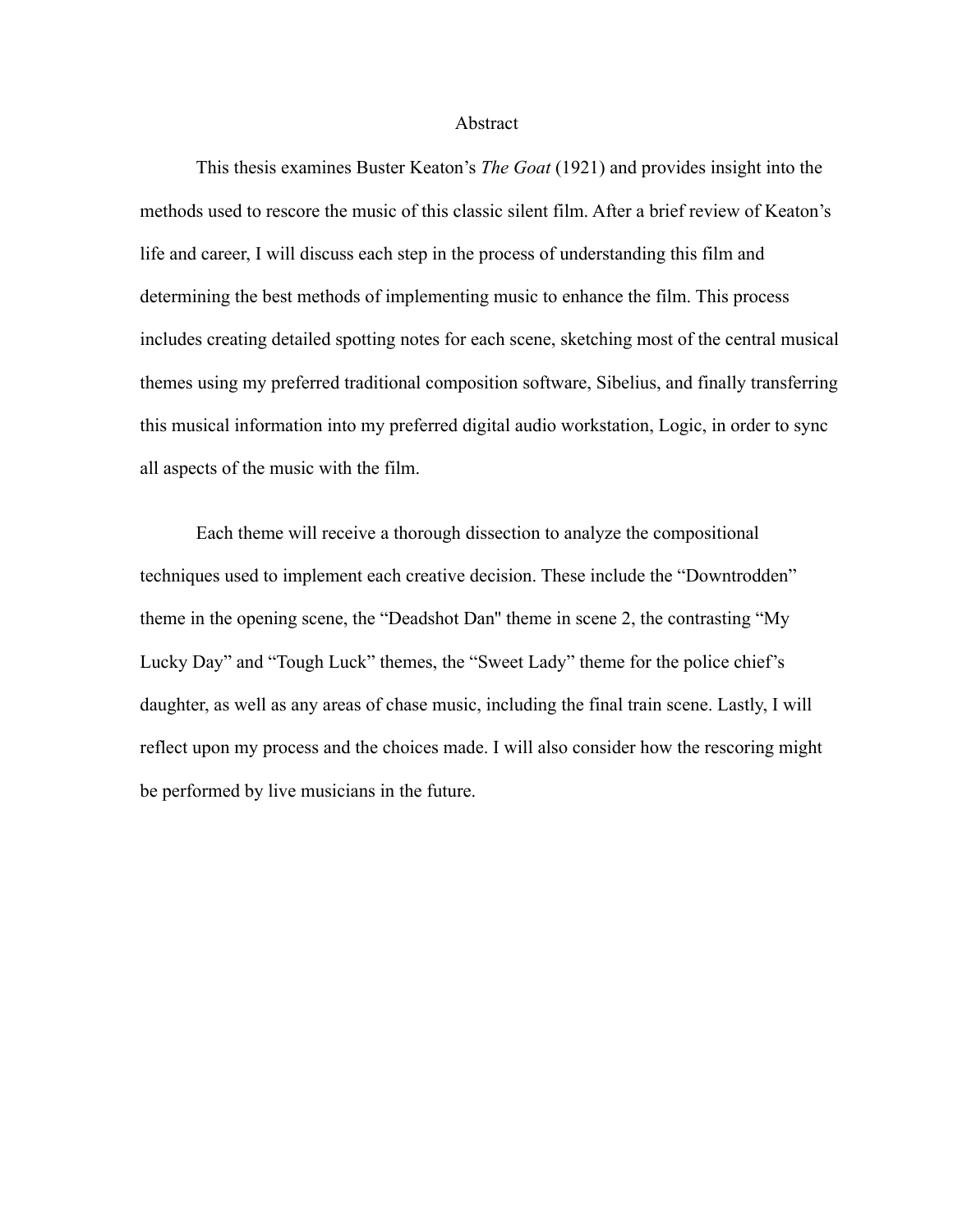## Table of Contents

| Introduction |  |
|--------------|--|
|              |  |
|              |  |
|              |  |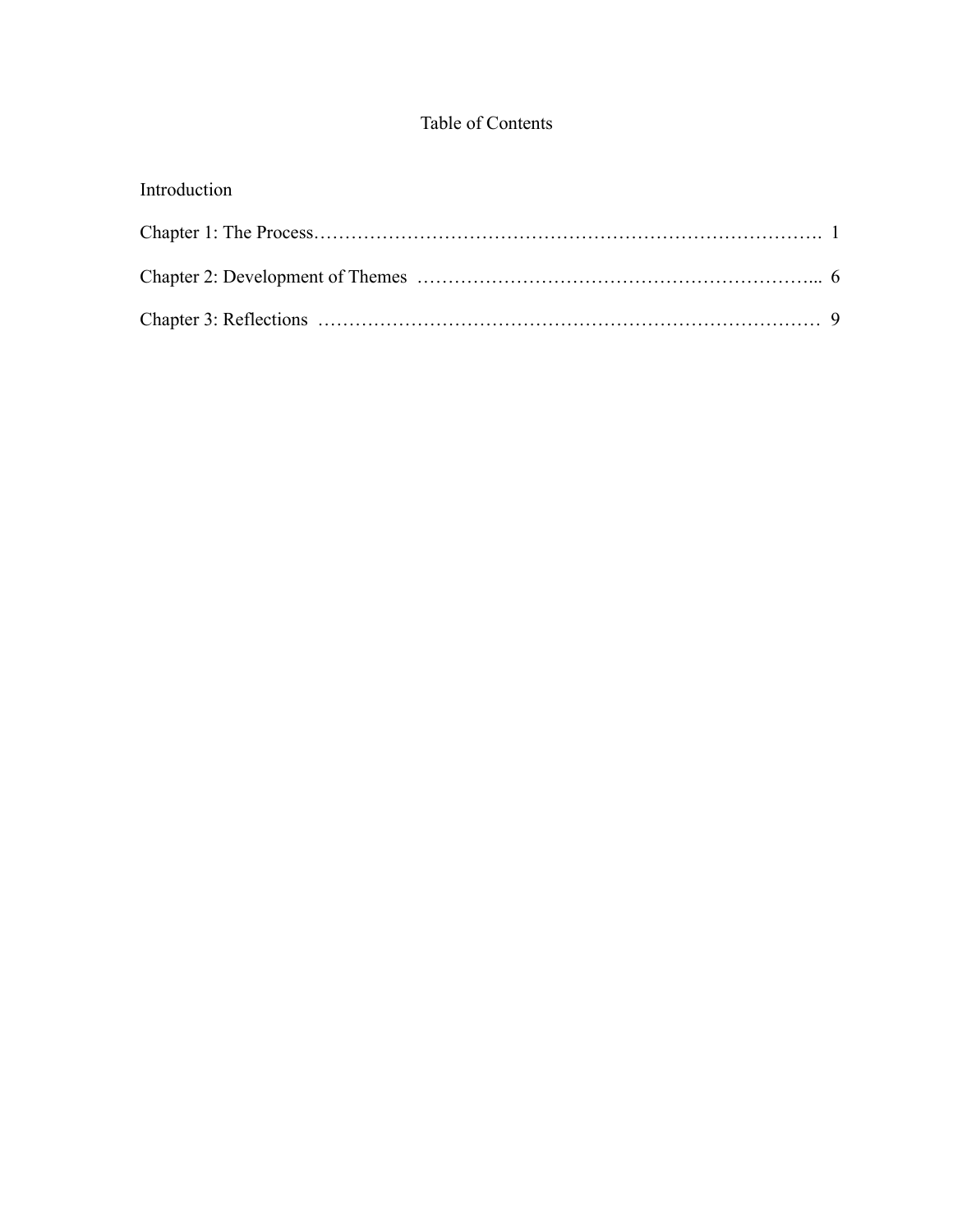#### **Introduction**

Buster Keaton was born Joseph Frank Keaton on October 4, 1895, in Piqua, Kansas. His parents were vaudeville performers, which necessitated Keaton's introduction to the world of performing at a very early age, first as a toddler in the wings and later as a young child actor. His career in film began in 1917 with a chance to meet Roscoe "Fatty" Arbuckle, an ex-vaudevillian and comic film actor. The friendship and partnership between Arbuckle and Keaton would catapult the latter into stardom as a director, writer, and actor in Hollywood.

The majority of Buster's films were produced between 1920 and 1928, a short time frame for the creation of more than 30 silent films. *The Goat* (1921) precedes some of Keaton's more well-known films, such as *Sherlock Jr.* (1924) and *The General* (1926). Most of Keaton's works share a few key characteristics. Throughout his acting career, Buster performed all of his own stunts, a constant source of pride and injuries for Keaton. His love of trains is also reflected in many of his films, including *The Goat*.

At the end of this period of growth and success, Keaton made what he would later describe as the worst mistake of his career. Keaton's producer, Joe Schenck, convinced Keaton to sign a deal with MGM, rather than continue producing independently. This decision would strip Keaton of his creative control, causing his films and career to decline in popularity and individuality. Keaton, Chaplin, and Lloyd all seemed to lose their momentum as the 1930's brought the advent of sound in film. Keaton's personal life also suffered as a result, leading to divorce, alcoholism, and depression. It was not until 1949 that Keaton would again enjoy the success and notoriety that he continues to receive today.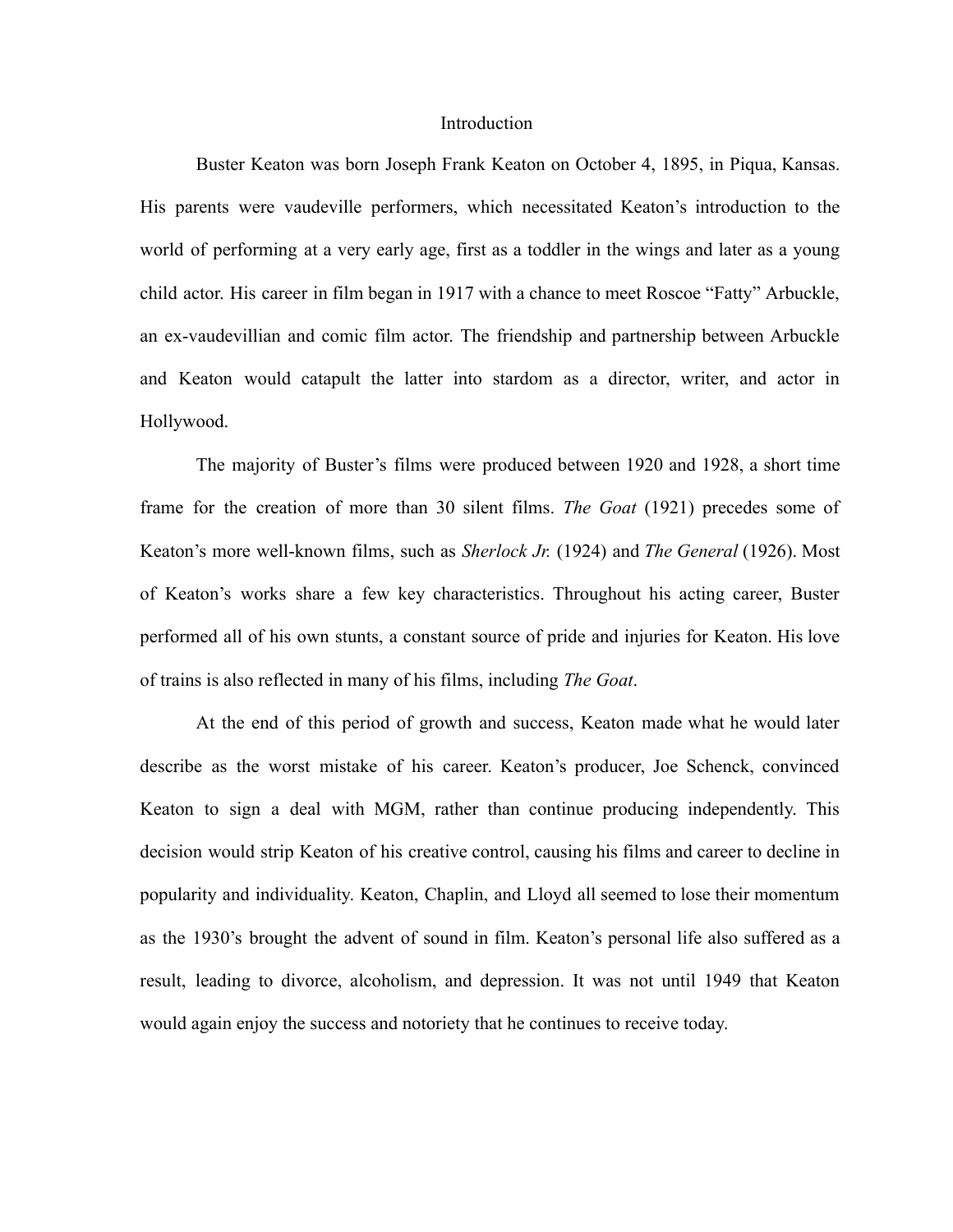#### Chapter 1: The Process

### Selecting *The Goat*

When approaching my thesis, I had first considered a number of ideas for projects that would both fulfill some aspects of my professional growth and spark my creative interests. After much deliberation, I decided that my thesis would involve creating a musical score for a short film. At first, the option of seeking out an original or new short was considered, via connection with a film or animation school such as the Ringling College of Art and Design, but it seemed more efficient to work with an existing film.

As the basis of this project, the existing film needed to be something within the public domain and preferably without other sounds such as spoken dialogue or effects. These sounds would have provided additional challenges beyond the compositional focus of the project, requiring the removal or circumvention of these sounds, and such removal would, in my opinion, have been a detriment to the final product. Upon Professor Stahl's suggestion, I began searching through the copious amounts of silent films available via the Movie Archive at Archive.org. This site contains free books, movies, software, music, and other media, and by using the search filters available, I was able to find a selection of works that might fit the needs of this project.

A few titles that were considered for this thesis were *Nosferatu* (1922), *Private Life of a Cat* (1947), and an Inuit documentary titled *Nanook of the North* (1922). I decided to use *The Goat* (1921) for a number of reasons. First, *The Goat* is driven by a clear storyline, whereas *Nanook of the North*, for example, is more of a series of scenes that generally have no chronological connection. Secondly, *The Goat* contains the most physical action, and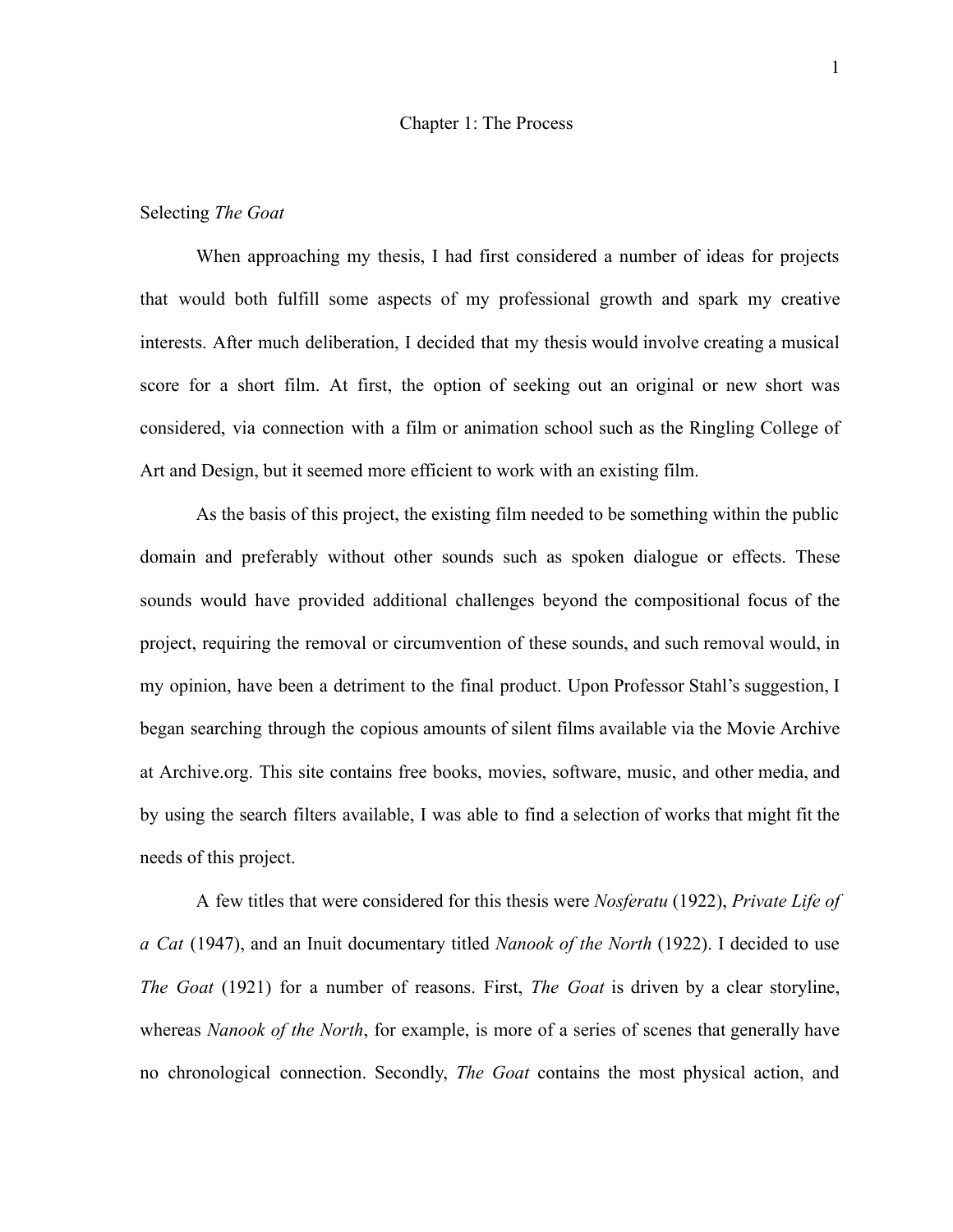indeed the most comedy, of all the titles considered, making for a more diverse arena of points where the music and motion could connect, as will be discussed in the following section regarding spotting notes. Lastly, I felt that *The Goat* has the most compelling characters, and the relationships between these characters were the more interesting and entertaining. Although not one of Keaton's most popular, there are multiple copies of *The Goat* on Archive.org, some containing different musical scores than others, although no composer is named in any edition.

#### First Viewings and Notes

After watching the entirety of *The Goat*, I began creating spotting notes, attaching musical ideas to the emotions and actions of each scene in order to guide my composition process. My first draft of these notes was dense and generally too focused on the specific movements of individual characters, especially involving the slapstick comedy for which Keaton is known. I repeated the process while focusing more on the emotion and setting of each scene, deciding which actions to accent musically.

More specifically, for scene 1, I wanted to capture the depressing mood of 1920's America, wherein our protagonist Buster could scarcely hope to find a roll of bread. There are a few moments that I accented musically, such as when Buster trails down to the end of the queue for bread, or when Buster sticks a mannequin with a pin. Otherwise, the music ebbs and flows with the emotions of the scene, the anxiety and disappointment as Buster rushes to the window but is finally denied.

In scene 2, the audience is introduced to the first antagonist character of the film, Deadshot Dan. Here again, there were very few points that needed accents. The goal of the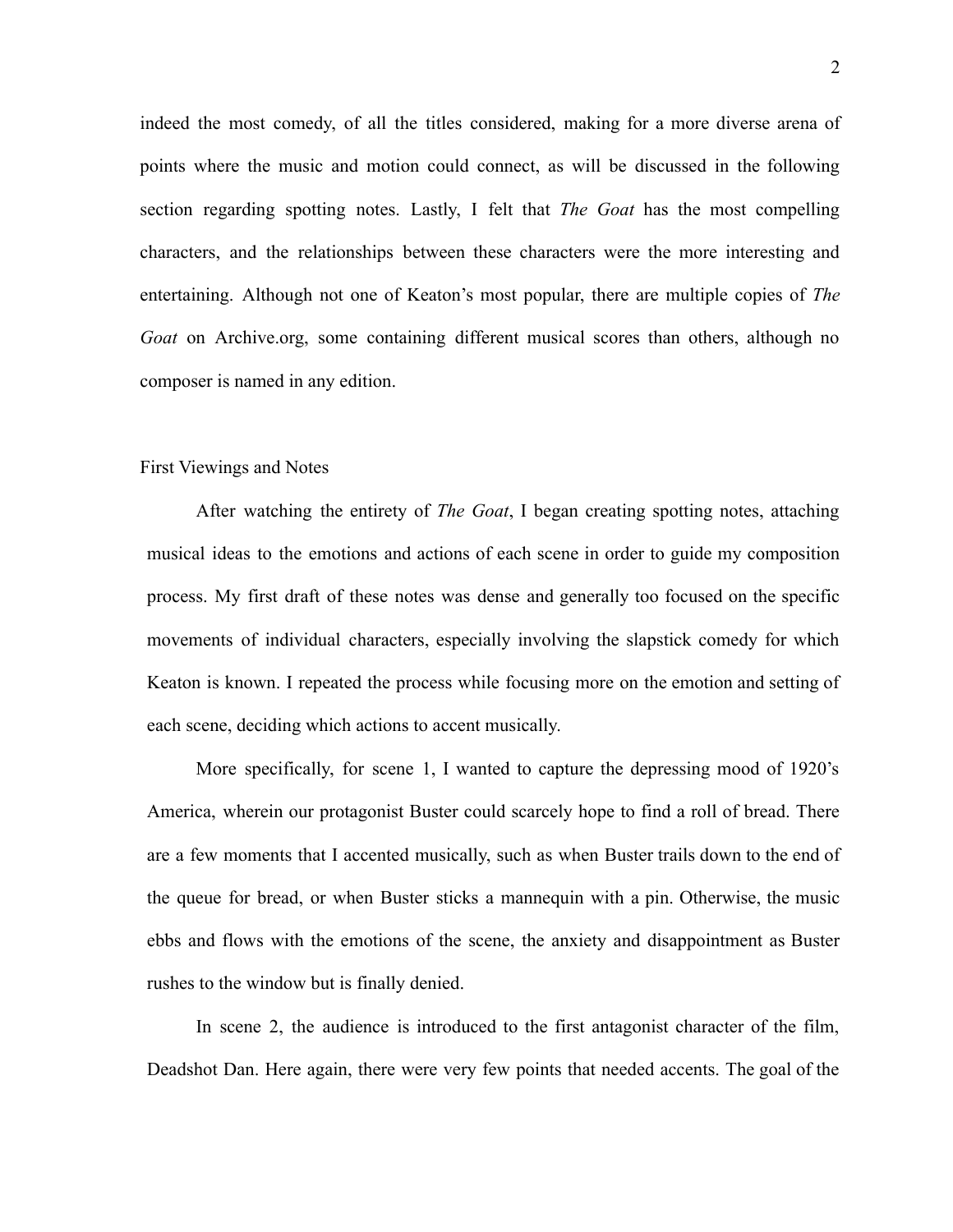music was to create an aura surrounding this quirky and smug villain. The only points that I felt deserved more focused attention were when Dan and then the photographer each pulled on the camera's chain, first opening the shutter to Buster's face, and then again to the inside of Dan's hat. This is the crux of the conflict that Buster will encounter in the second half of the film, which was not rescored as part of this project. The photograph of Buster's face, taken clandestinely by Dan, will cause Buster to be mistaken for Dan in many tragically hilarious ways. As will be discussed in greater detail in Chapter 2, the closing music in this scene shifts to a frantic pace as Dan makes his escape, a policeman fumbling in the dark in search of him.

For scene 3, the audience is returned to Buster, and the real fun begins. Buster tries his luck by tossing a horseshoe over his shoulder, accidentally striking a policeman. A chase ensues, eventually involving multiple officers, and Buster manages to escape behind a passing train. However, his worries are not over. Almost immediately, Buster manages to get himself stuck to a telephone pole, briefly attracting the attention of yet another policeman. Buster frees himself and carries on, only to be spotted again by the original officers, who give chase once more. Finally, Buster lures the police into a truck, which he closes up before it drives away. The music in this scene alternates between variations on Buster's theme and frantic textural chase music.

In scene 4, the audience is introduced to the female lead, known only as the police chief's daughter, something of a spoiler for those who have not watched the film. She receives her own theme, but it is demented at first, given the uncomfortable situation the woman faces as a man heckles her and her dog. Buster comes to her aid, knocking the other man unconscious before fleeing from yet another cop. In the final scene of this first half,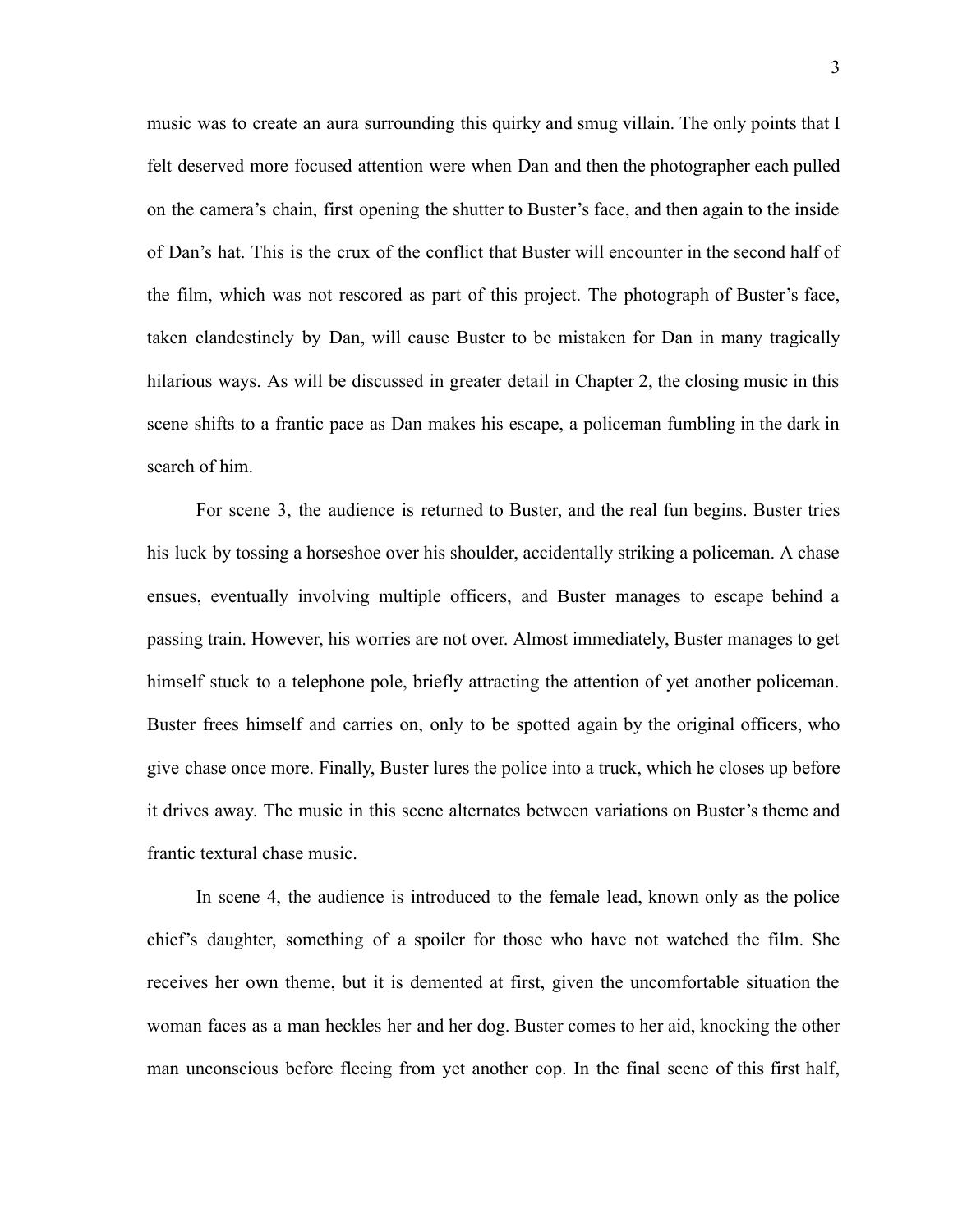Buster accidentally and hilariously encounters the very same policemen that were trying to catch him in the first place, leading to another chase scene. This time, however, Buster boards a train rather than hiding behind one. The chase music here shifts to a more rousing mood as Buster eventually succeeds in leaving the cops behind.

### Sketching

After outlining my notes for the film, I identified some of the key characters or emotions that would drive my themes, much like the identifiable themes used in the "Star Wars" movies. The majority of these themes were composed using traditional music software, which in this case was Sibelius along with the NotePerformer plugin. Only one was created via direct MIDI input into Logic.

All of the sketches in Sibelius were written for solo piano in order to focus exclusively on the melodic and harmonic content before manipulating the time and rhythm of the theme and eventually orchestrating it. The specific ideas behind each theme will be discussed and dissected in Chapter 2.

#### Implementing Logic Software

With most of the themes written and manipulated in Sibelius, I began transferring this musical information to my preferred digital audio workstation, Logic. There are multiple methods by which I notated in Logic. For most of the score, I entered notes manually via the piano roll, sometimes copying and pasting MIDI regions from one track to another, in order to achieve precise pitch and rhythm detail. For certain sections, I would play the notes directly into the program via MIDI keyboard. This method was preferably for sections that I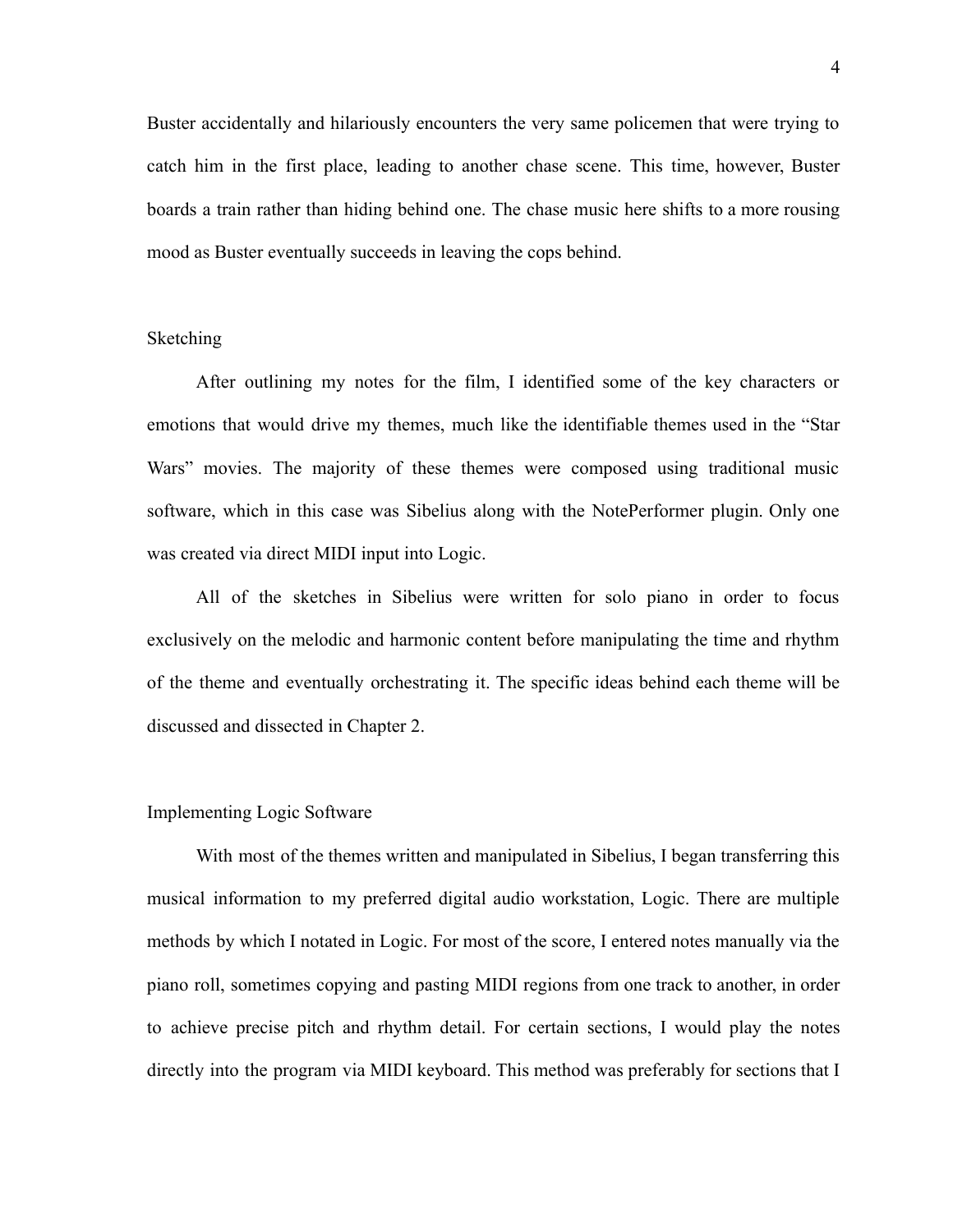found easier to play but which required more humanistic rhythms or movement. Lastly, for the train music in the closing scene of this score, I recorded myself playing violin in order to accurately capture the sound. The sample libraries available to me did not include the harsh, sliding fiddle sound I sought.

Once the MIDI notes or audio information were entered into Logic, I would begin the mixing process. First and foremost, I utilized two sends to create a different reverb effect for short and long sounds, allowing the different instrument tracks to blend more cohesively, as if in a real physical space together. I would also ascribe a velocity to each MIDI note before contouring the region's dynamics and expressions via the BBC Orchestral Sample Library plugin, which I purchased from Spitfire Audio. Lastly, I chose to pan the instruments according to the general location each instrument would be placed during a live performance, as well as following certain production best practices. For example, the first double bass pizzicato track is panned right in order to imitate the panning of a traditional orchestra. However, the second double bass pizzicato track, pitched one octave below the first, is panned center in order to fill out the overall bass sound of the digital score.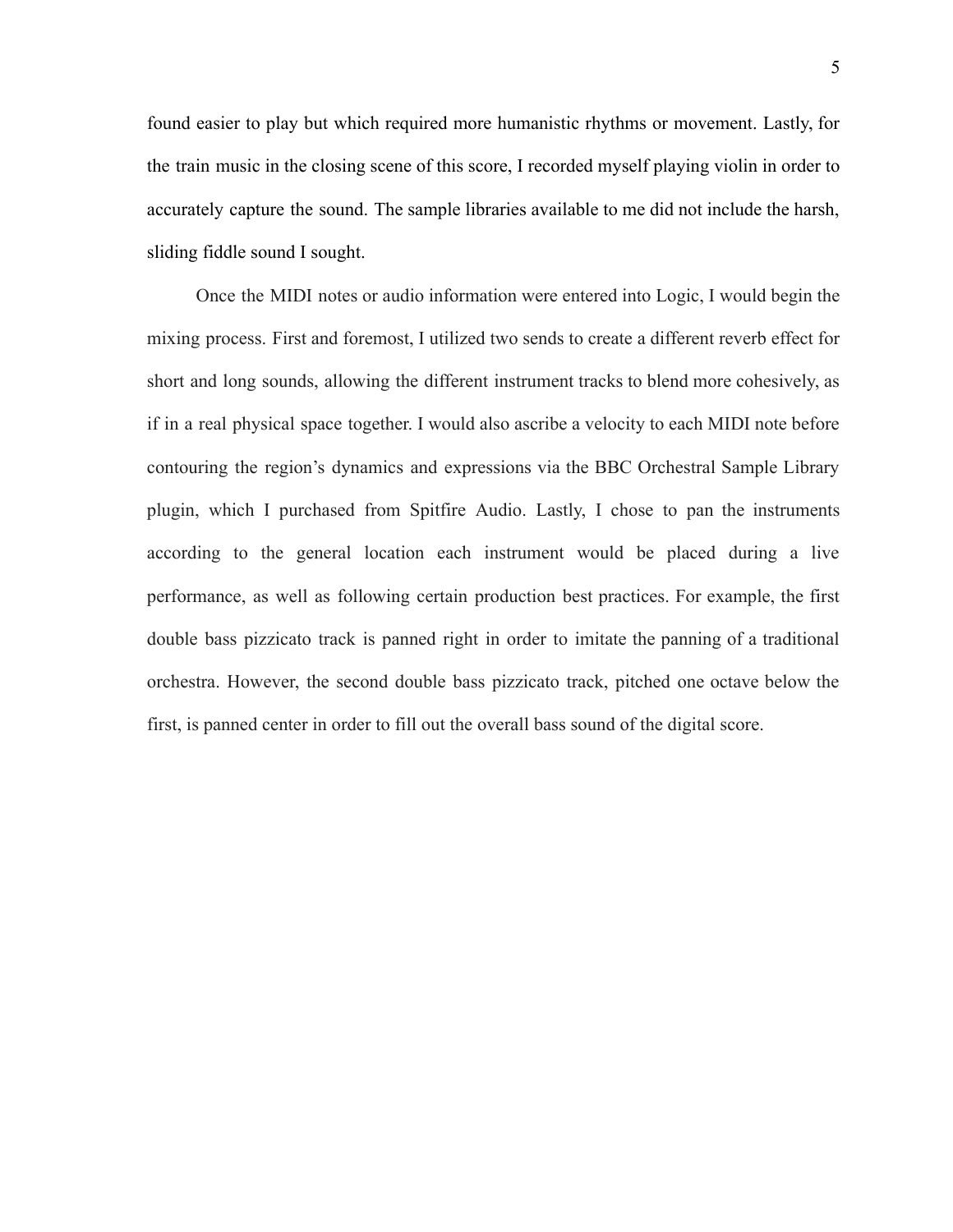#### Chapter 2: Development of Themes

### "Downtrodden"

I felt that the first scene in *The Goat* was worth exploring emotionally in order to plant the listener in the setting of the story, the contextual time and place that was America in 1921. While generally in a minor key, the harmonies used in this theme are constantly moving from one tonal center to another at irregular intervals, emulating a sensation of unease given the unstable economic situation of this era. The melody also follows waves of crescendo-decrescendos as well as ascending and descending motion, meant to mirror the waves of emotion one might feel if they were to find themselves in such a difficult situation.

## "Deadshot Dan"

The theme for Deadshot Dan, introduced in scene 2, was one of the only themes which I performed directly into Logic via MIDI keyboard, with some adjustments thereafter. I believe I chose this method of input because the theme was straightforward and generally easy to play. I also wanted to manually input the exact length of certain "anxiety" notes, the penultimate notes of each phrase which would either ascend or descend by a semitone to the final note of the phrase.

The clarinet and oboe sample instruments from the BBC Orchestra library were perfect for the muddy timbre that I wanted to achieve with this theme while also maintaining rhythmic clarity. These instruments combined with the double bass pizzicato created a perfectly quirky tip-toeing effect, as intended for this comical villain. The melody tip-toes up and down the G minor scale before finally descending into a flurry of strings as Deadshot Dan escapes in the dark.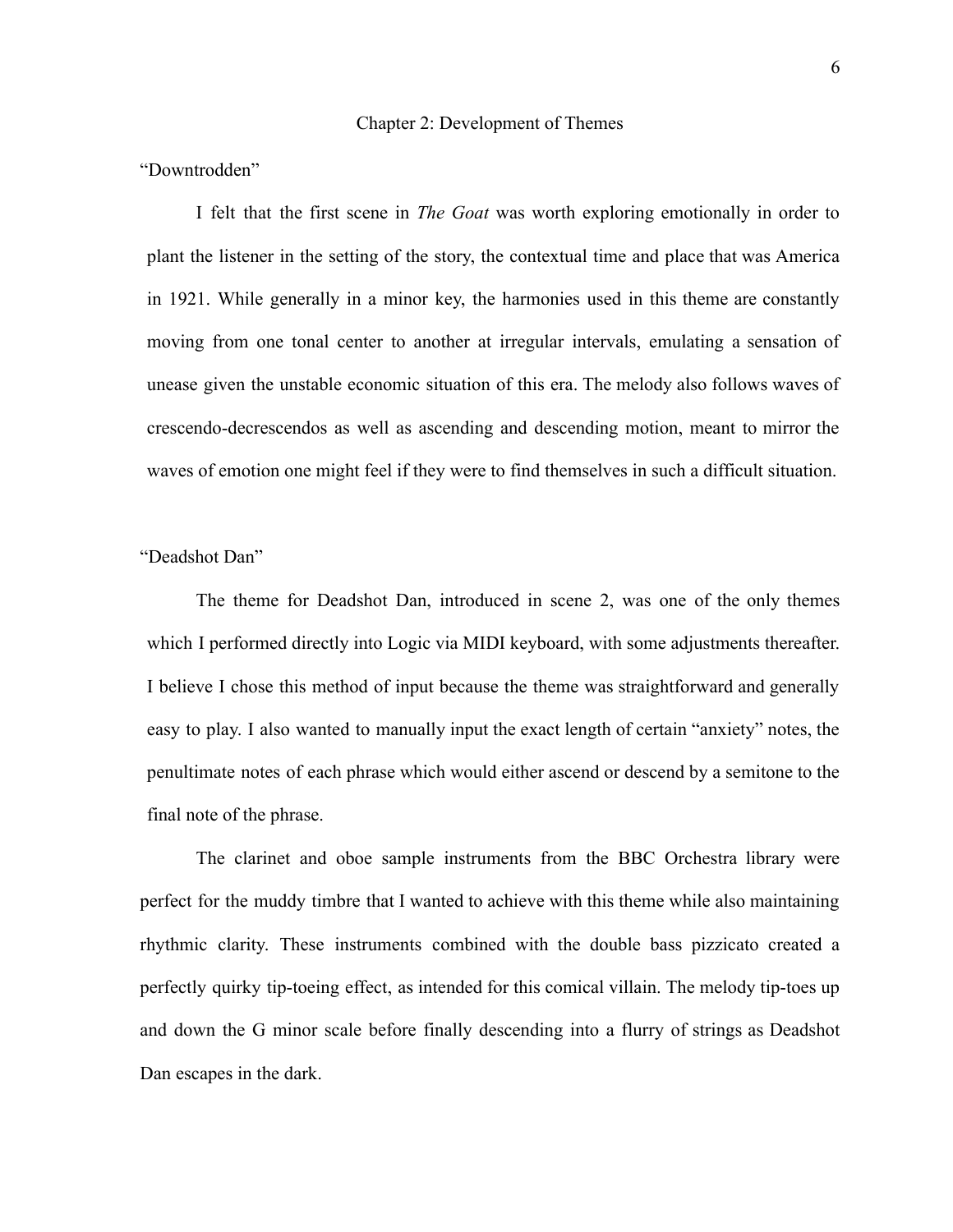"My Lucky Day" and "Tough Luck"

Previewed in the titled card and fully introduced in scene 3, the "My Lucky Day" theme embodies the quirky and comical nature of Keaton's character. The swingtime rhythm and constant skipping intervals create a dance-like quality comparable to ragtime. Generally staying within a major mode, "My Lucky Day" is harmonically easy to follow, much like a popular song. In the opening of scene 3, the xylophone is included as a melody instrument in order to create a bright articulation.

Conversely, the "Tough Luck" theme is meant to characterize the comically sad things that befall Buster in his adventures. It is very similar to the "Lucky Day" theme in rhythm and intervallic patterns. However, using a faster tempo and a straight feel, as opposed to swing, cause this theme to feel more rushed and anxious. This theme is also the basis for some of the chase music, but for the majority of the music during any chase scenes, I did not create a Sibelius sketch because it was almost purely textural. Typically, I manually input groups of notes via piano roll, then copied and pasted them to different instrument tracks.

## "Sweet Lady"

This theme is for the main female character, the police chief's daughter. While only appearing in one scene during the first half, this character becomes much more important as Buster's love interest. The melody and rhythm of her theme are something of a waltz, tumbling over itself in triple meter as the rude man in scene 4 trips over her dog's leash.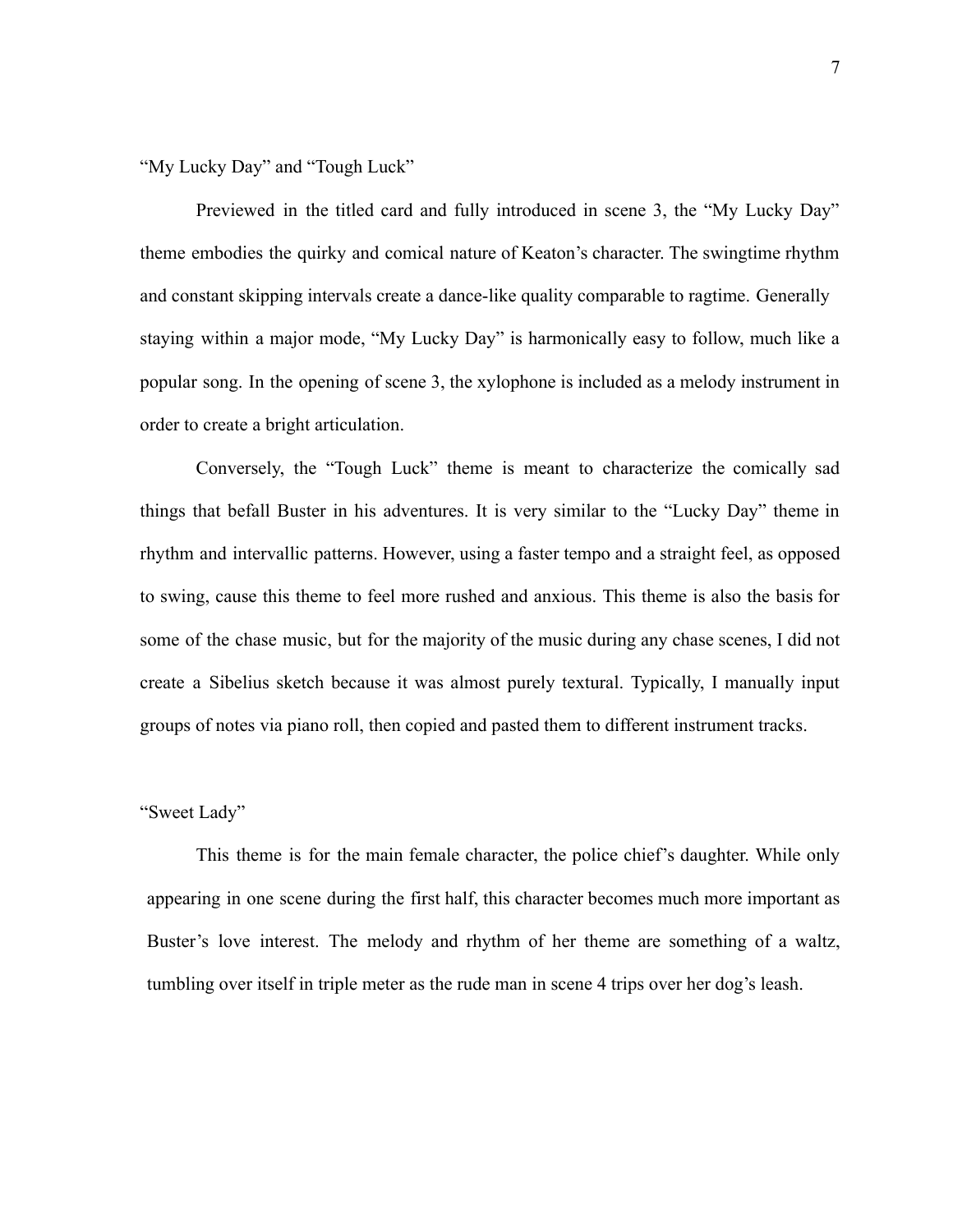Train Music

The timbre and perpetual rhythm of this section is inspired by Johnny Cash's "Cherry Blossom Special", another train-related work of music. I recorded myself playing the solo violin or fiddle sections since there were no comparable sample sounds available to me. After recording some of the desired sounds, I first attempted to make a sample instrument using Logic's Quick Sampler and splicing the audio file, but these spliced notes did not have a realistic release in order to create the perpetual rhythms I sought. Therefore, I chose to record the phrases completely on their own and align the MIDI instrument tracks afterward.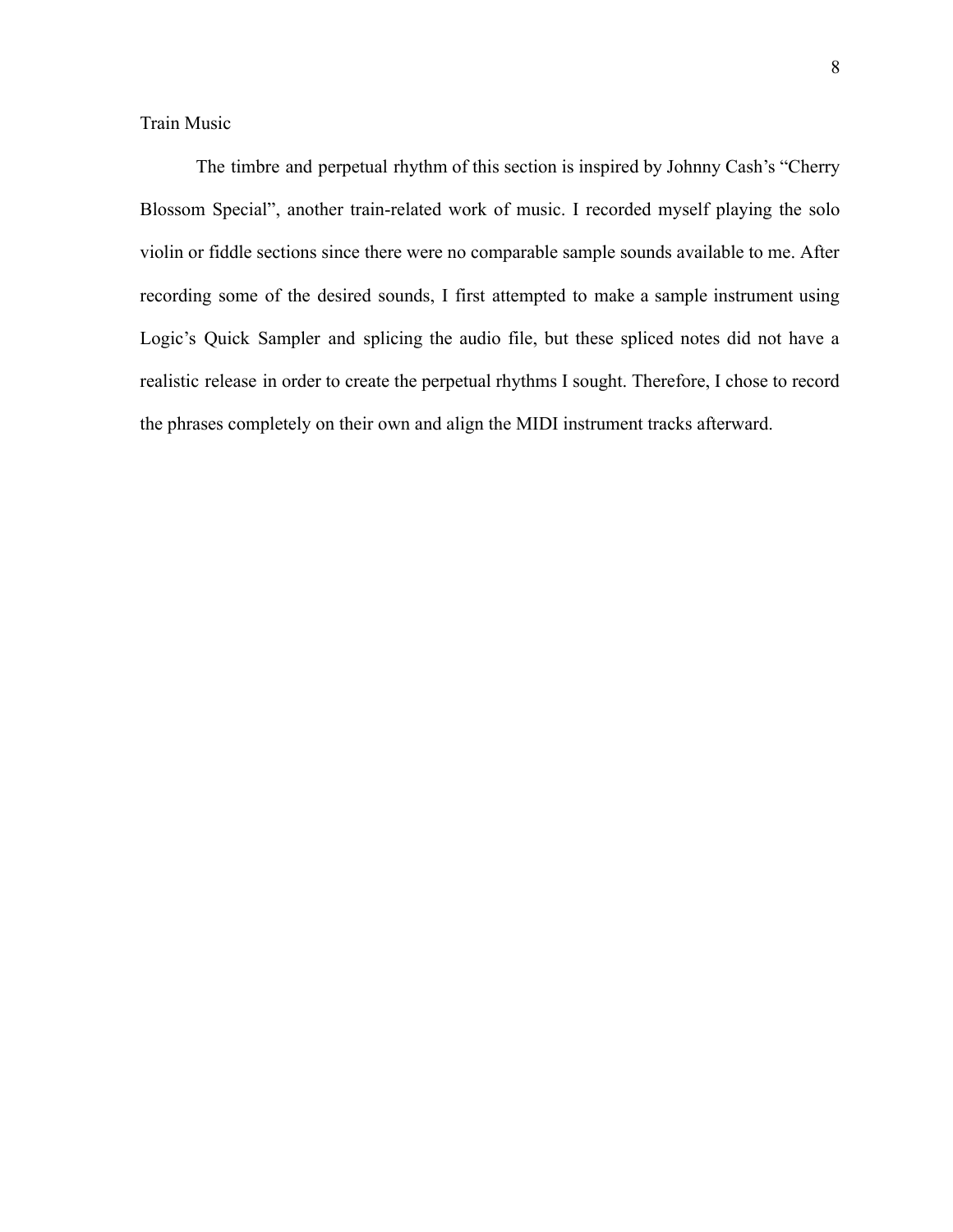#### Chapter 3: Reflections

### Choices in Spotting

In modern cinema, the drama of a scene is the most important aspect in relation to the music, whereas in silent movies and even modern animated films, the action takes a more important role. When scoring a film, the goal of creating spotting notes is not only to identify a mood or a hit point; the goal is to reframe the action, connecting the physical motion with the emotional "movement", so to speak. If I were to begin this project again, or approach a similar project, I would first prioritize making multiple drafts of my spotting notes with these facts in mind.

### Challenges in Production

The greatest challenge when producing digital music is to create a life-like performance of the digital information. As discussed in Chapter 2, I employed a number of production techniques to create the most life-like performance of my music possible given my skills and resources, and these resources are the first and foremost aspect of my rescoring which could be improved in order to create a more life-like sound in this and future projects. Generally, improving one's resources would require increasing one's budget and using these funds to acquire better samples of live instruments, as well as other plugins to create life-like effects.

Regarding plugins, one of the most important things I have learned from this experience is the importance of creating a solid structure from which you can grow, which in this context requires understanding how to set up plugins as efficiently as possible.